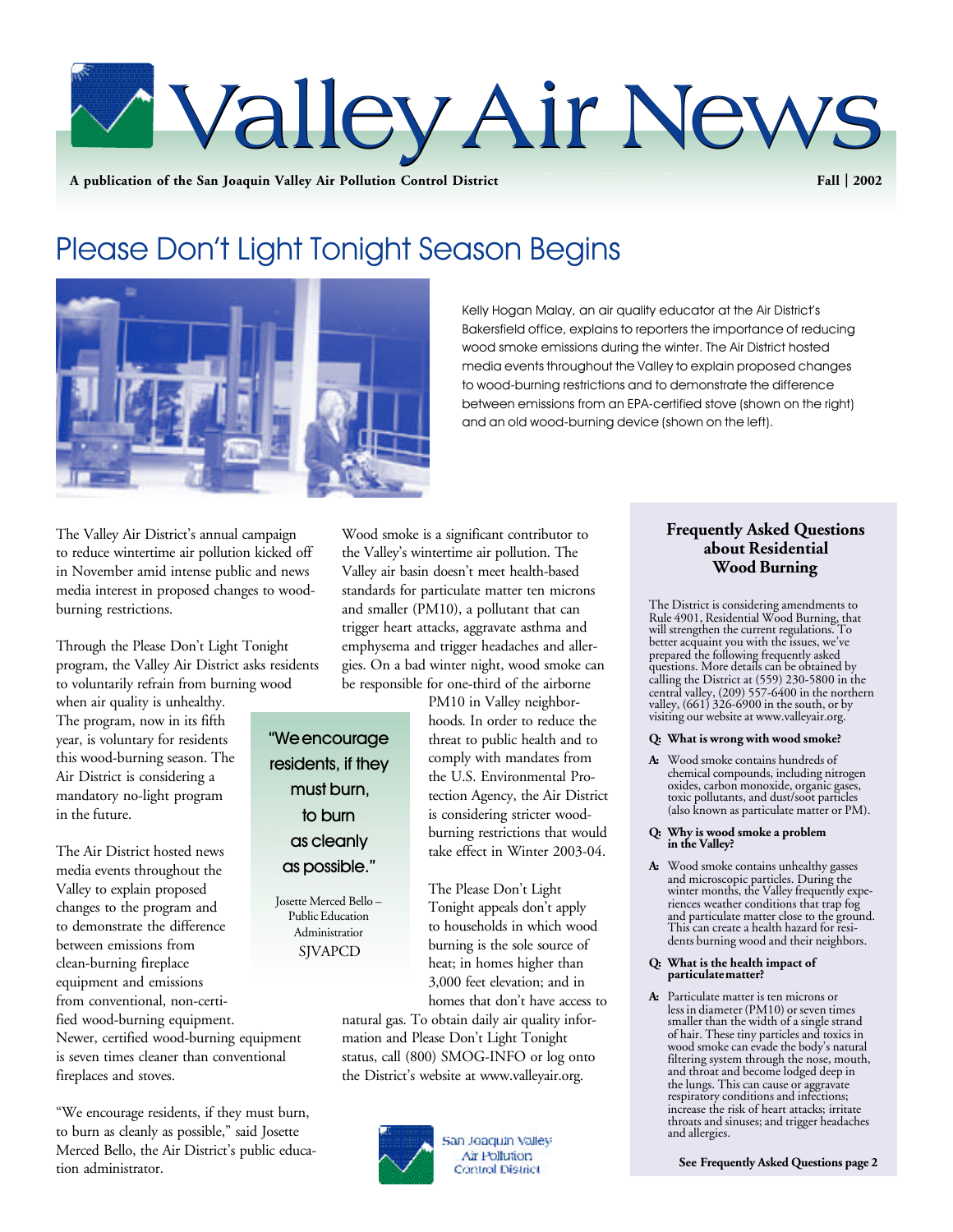#### **Frequently Asked Questions Continued from page 1**

#### **Q: How bad is the problem?**

**A:** The San Joaquin Valley Air Basin currently fails federal health-based standards for PM. In densely populated urban areas, studies indicate that up to 30 percent of PM10 reaching air quality samplers during winter air quality episodes comes from wood burning. The percentage of finer particles (PM2.5) from residential wood burning is estimated to be even higher.

#### **Q: How much of the particulate matter comes from other areas?**

**A:** Some smog, our primary summertime pollutant, blows into our Valley from other areas. The Valley's wintertime particulate problem occurs during stagnant weather conditions when locally generated pollution is trapped close to the ground. During these weather events the Valley is not impacted by pollution from other regions.

#### **Q: I've heard most pollution comes from cars and trucks. Why restrict wood burning?**

**A:** Cars and trucks are the primary cause of ozone, also known as smog. They also cause some of the larger airborne particles. During the heart of the winter, much of the fine – very unhealthy – particles come from residential wood burning. We need to control both sources to ensure healthy air.

#### **Q: How will the rule be enforced?**

**A:** Specific enforcement details are not expected to be determined until after the rule workshops have been completed.

#### **Q: Are there any exemptions to Rule 4901?**

- **A:** Yes, as follows:
	- Gas and propane devices would be exempt altogether. • EPA-certified wood-burning devices
	- (except on the most polluted nights).
	- Homes that use wood burning as their sole source of heat.
	- Devices used above 3000' elevation.
	- Areas where natural gas and propane service is not available.

#### **Q: If the restrictions will be required, what is Please Don't Light Tonight?**

**A:** This year, wood burning restrictions are voluntary through the Please Don't Light

Tonight education program. On days when particulate matter is approaching unhealthy levels, the District will issue requests through the media for residents to voluntarily refrain from lighting their wood-burning stoves and fireplaces for 24 hours. Residents can verify whether a no light request has been issued by calling 1-800-Smog-Info. Next year, the restrictions will be mandatory.

#### **Q: Will the District ban fireplace burning completely?**

- **A:** No. The Air District will only restrict burning on 5-20 of the most polluted nights each winter. Since restrictions will be issued only for specific areas where airborne particle levels are unhealthy, there is a strong likelihood that not all restricted days will affect everyone.
- **Q: If residents are facing restrictions, why should farmers be allowed to burn?**
- **A:** California state law permits agricultural burns. Therefore, local air districts can't ban burning altogether, but can manage the smoke impact. The District's agricultural burn program is mandatory and farmers face approximately 100 days of restrictions per year in contrast to the anticipated 5-20 restrictions on residential burning per year. On those days, agricultural burning will be prohibited as well.

#### **Q: Why not tackle major polluters like big industries rather than small polluters such as fireplaces?**

**A:** Over the past decade, the Valley Air District has reduced smog-forming emissions from businesses and industrial sources by fifty percent. Despite the fact that the District has been successful at controlling emissions from businesses, we still do not meet federal health-based standards. For that reason, the District cannot ignore a source that contrib-utes as much as 30 percent of the winter particulate matter.

# **Q: Are compressed logs better than burning wood?**

**A:** Yes. Independent tests have demonstrated that burning a manufactured compressed log is four to five times less than the burning of wood. However, manufactured logs still emit twice as much particulate matter as EPA-certified stoves and inserts. Natural gas and fireplace insert devices must be considered as the best practice in achieving low particulate matter emissions.

#### **Q: How do I know if my fireplace insert or stove is EPA-certified?**

**A:** Since 1992, the EPA has regulated woodstoves and fireplace inserts. A metal sticker on the back of the appliance bears the name of the United States Environmental Protection Agency with the year and month of manufacture. Anything manufactured after July 1, 1992 is EPA-certified.

#### **Q: Is there a big difference between newer wood burning devices and older devices?**

**A:** The most efficient "solid-fuel" device is a pellet stove that emits from 1.2 to 1.0 grams per hour of particulate matter. A gas stove or insert emits .07 grams per hour. An open fireplace burning wood emits 47 grams per hour of particulate matter as opposed to a fireplace with an EPA-certified insert that emits 6 grams per hour of particulate matter.

#### **Q: Is wood burning an efficient way to heat my home?**

**A:** It can be if an EPA-certified insert or wood stove is used. These devices are more efficient, heat better with less wood, and pollute less than an open fireplace. However, using wood instead of gas can increase your energy costs. The cost of creating useable heat with wood is about \$41 per million BTU (a measure of heat efficiency). The cost of creating heat with a gas furnace is about \$23 per million BTU.

#### **Q: What type of appliance should I purchase?**

- **A:** Gas fireplaces/heater are the cleanest alternative.
	- Of the solid fuel devices, pellet stoves are the most efficient and least polluting. • EPA-certified woodstoves are more efficient.
	- There are two basic EPA-certified designs: Catalytic stoves allow volatile gas to burn at lower temperatures and Noncatalytic stoves burn the gas more completely.

#### **Q: If I do burn wood, what type is best?**

**A:** Pound for pound, all woods have about the same heating value. However, Firewood should always be dry, or seasoned. Denser woods such as oak or orchard take longer to ignite, but burn slower and more evenly. Softwood used for kindling, such as pine or fir, are low in density, ignite easily, burn fast and hot and will heat the firebox and flue quickly. They produce more particulates, however, than denser woods.

# For a Clearer Future 2003 Calendars Have Arrived

The Valley Air District's 2003 calendar, For a Clearer Future, is now available and free-of-charge to San Joaquin Valley businesses and households. The calendar features 14 full-color original drawings by school children throughout the valley.

"We received hundreds of entries, it was difficult narrowing to only 14. This year's winning entries are beautiful and creatively depict the importance of clean air," said Janis Parker, air quality educator with the Valley Air District.

This year's cover artist is Danielle Garcia, a 6<sup>th</sup> grader at Westside Union Intermediate School in Los Banos. Her artwork features rolling green mountains and a jolly sun proclaiming WE LOVE CLEAN AIR!

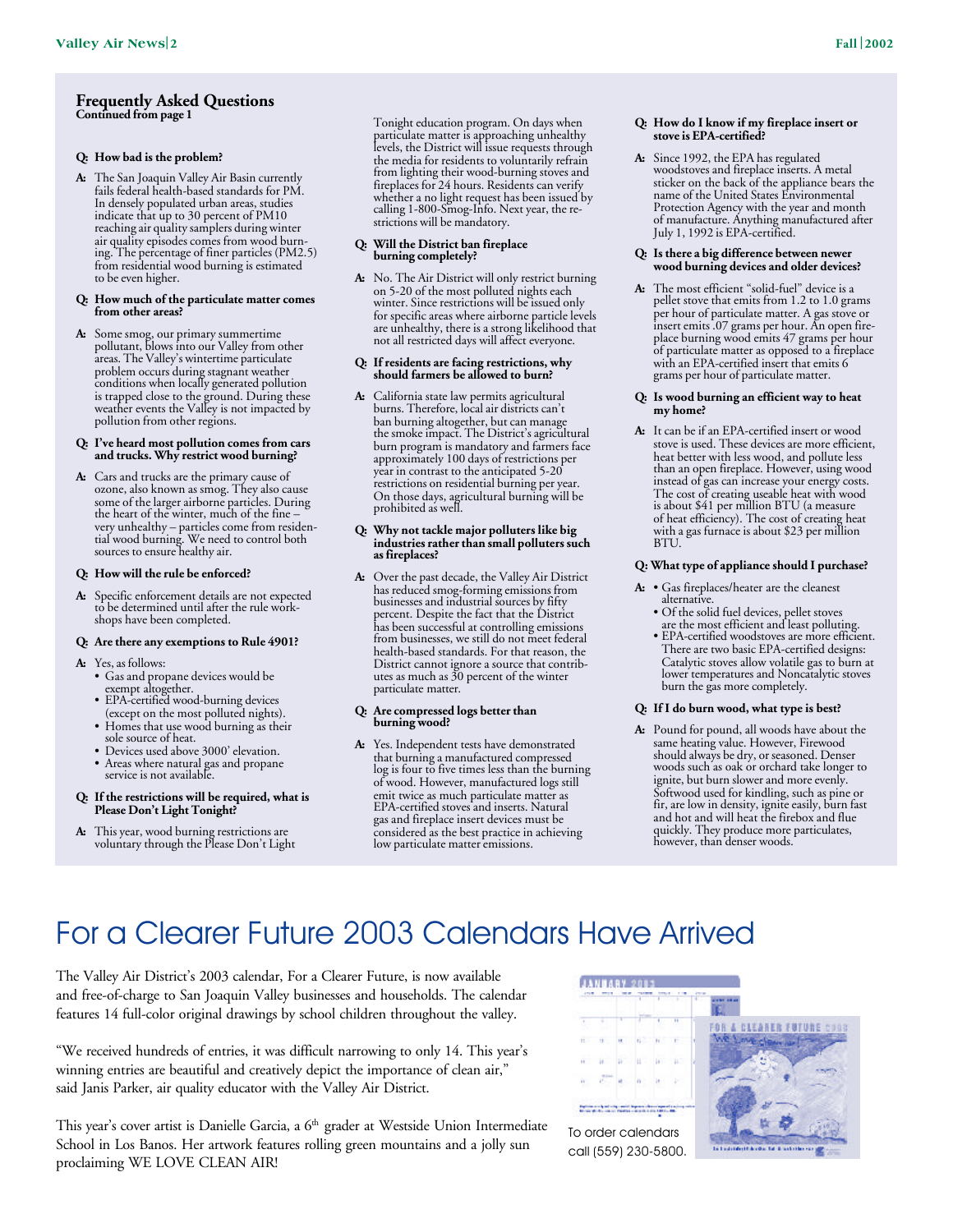# Employee Partner Honored

The Valley Air District recently recognized the efforts of Patrice Page, employee transportation coordinator with the City of Stockton, for her contribution to the success of the Spare the Air program in Stockton.

Page received an Air District Award of Distinction for Outstanding Efforts for the work she did in 2002 to spread the word to Stockton residents when summertime air pollution was approaching unhealthy levels.

As the Spare the Air coordinator for the City of Stockton, Page successfully signed up 139 city employees who committed to sparing the air on June 6, the official kickoff date for the 2002 Spare the Air season. Over the course of the summer, Page attended three downtown farmers' markets to educate the public about air pollution, its effects on human health, and how residents can help reduce air pollution levels. Nearly 3,500 people attended the farmers' markets, sponsored by the Stockton



Patrice Page and Terry Parker, both from the City of Stockton, receive the Spare the Air 2002 award from Janis Parker, representing the Valley Air District.

Business Alliance. Page also coordinated the placement of an article in the City of Stockton's newsletter promoting the events and the Spare the Air program. The newsletter was distributed to more than 60,000 residents.

The City of Stockton was a founding partner of the Spare the Air program. Under Page's direction, the city's Spare the Air program remains a strong advocate for clean air. The Valley Air District commends Patrice Page and the City of Stockton for being active and enthusiastic participants in the Spare the Air program.

# Spreading the Word



www.fresnocfcu.com

Thank you Fresno County Federal Credit Union (FCFCU) for offering your members daily air quality news via the Internet.

While banking online, members have access to daily air quality information, including if it's a *Spare the Air* day or a *Please Don't Light* night. Look under the News and Education section of their website.

Banking online is a great way to save money and by not driving it helps to spare the air!

# Cash For Clean-Air Choices

To encourage investments in cleaner-burning technology, the San Joaquin Valley Air Pollution Control District provides financial incentives to residents interested in buying clean-air vehicles. If you live in the Valley and you are willing to sign a contract with the Valley Air District prior to buying a new clean-air vehicle, you may be eligible to receive incentive money. **Purchases already made are ineligible.**

## *IT'S EASY TO APPLY!*

- ❶ Decide which new clean-air vehicle you want.
- ❷ Submit an application to the Air District.
- ❸ Receive an executed contract from the Air District.
- ❹ Purchase your vehicle.
- ❺ Cash your check!

Applications and a list of eligible vehicles are available online at www.valleyair.org or by calling (559) 230-5859.

*You may be eligible for up to \$3,000 to help you purchase a clean-air vehicle!*



The contract you sign with the Air District is designed to ensure that at least 75 percent of the miles driven in your clean-air vehicle are in the Valley. You'll be required to submit simple annual reports indicating how much fuel the vehicle consumed, how many miles it was driven and whether it had any major maintenance problems.

More information about the program is available online at www.valleyair.org or by calling (559) 230-5859. Although there is no deadline to apply, funds are limited. Applications will be considered on a first-come, first-served basis.